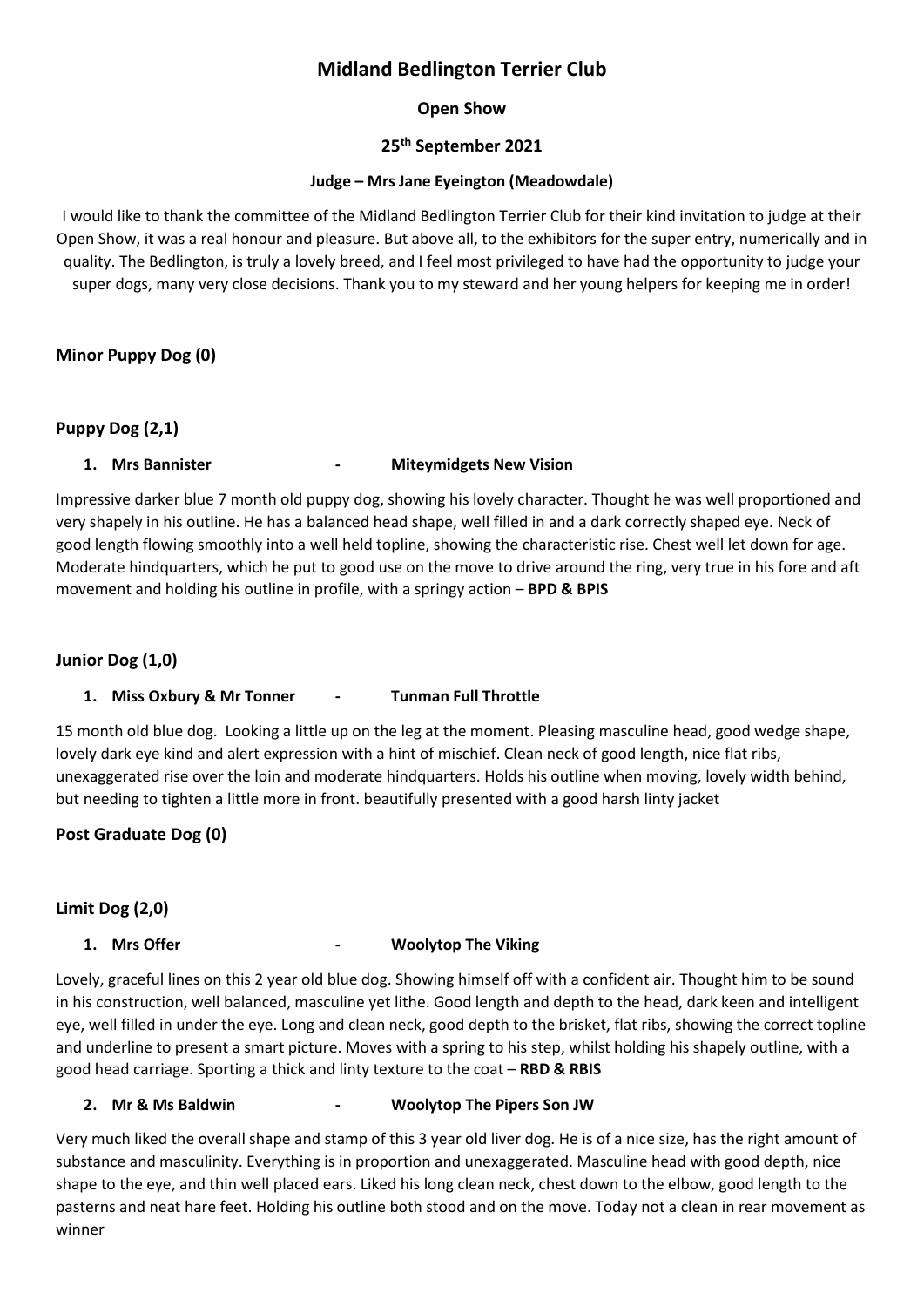# **Open Dog (4,1)**

Cracking class of quality males

### **1. Mr & Mrs Middlebrook - Ch Tcheria Tcharleston**

Very taken with this 4 year old blue dog, having so much to appreciate. Mature and upstanding, he has a shapely, but unexaggerated silhouette when stood, with a graceful and balanced outline. Narrow but masculine skull, lovely dark well shaped eye, thin well placed ears. Clean neck of good length, flowing seamlessly into his topline with a slight arch over the loin. Deep in brisket, flat ribs and showing a definite tuck up. Moderate hindquarters which are muscular and strong. Tail well set on and carried correctly when in motion. Shown with a good linty coat texture. Moving he has a positive and light action, a pleasure to watch – **BD & BIS**

### **2. Mrs Offer - Ch Woolytop The Wherryman ShCM ShCEX**

Another quality and very smart 4 year old blue dog. A fraction more of him than winner, but so very balanced in his profile. Looking an absolute picture on the stack, showing good body proportions. Appealing head, handsome and well filled in, strong jaw and scissor bite, clean in flews with a dark intelligent eye. Long and clean in neck, good depth to the brisket, and well shaped topline, which was held both standing and on the move. Coat of good texture. Light and mincing in profile, just not as tidy behind today on the move

**3. Miss Hewitt-Taylor - Mollora Red Kite For Tobanie**

### **Veteran Dog (3,0)**

#### **1. Mr & Ms Baldwin - Ch Woolytop The One And Only JW ShCM**

Grand 8 year old blue dog, Masculine all through, on a slightly larger frame but with unexaggerated symmetry and balance. He has a really pleasing outline on the stack, with good body proportions. Liked his balanced head, nicely wedge shaped, well filled in and dark eye. Clean neck of good length, chest down to the elbow. Shapely and correct topline and underline. Muscular hindquarters. A sound mover fore and aft showing the slight mincing action and good head carriage **- BVD**

#### **2. Mrs Butler - Ch Yarbach Federers Final**

So much to appreciate on this 7 year old blue, loved so much about him. Very smart dog who shows himself off with confidence and style. Liked his size, substance and masculinity. He has an appealing head, well shaped, good depth, dark eye and well placed velvety ears. Lovely flow from his clean neck, rise over the loin to well set on low tail. Good depth to the brisket and moderate in his hindquarters. Shown in super coat condition. Holding his form in profile on the move, but today not as tidy behind as winner, but splitting hairs

#### **3. Mitchell, Frances & Alister - Bluesmurf Semper Paratus**

**Special Beginners Dog (1,1)**

# **Minor Puppy Bitch (2,0)**

#### **1. Mrs Bannister - Miteymidgets New Variant**

7 month old dark blue bitch, and litter sister to Puppy Dog winner. Not quite as mature as her brother, lovely character and enjoying her day out. She has all the essentials there and time will be her friend. She has a shapely outline when stood. Feminine head, wedge shaped, lovely dark eye, thin well placed ears. Good length of neck, enough depth for age, nice flat ribs, holding a good topline with rise over the loin and moderate hindquarters. Lovely linty coat. Very true and driving in her hind action, needing to tighten a little in front. **– BPB**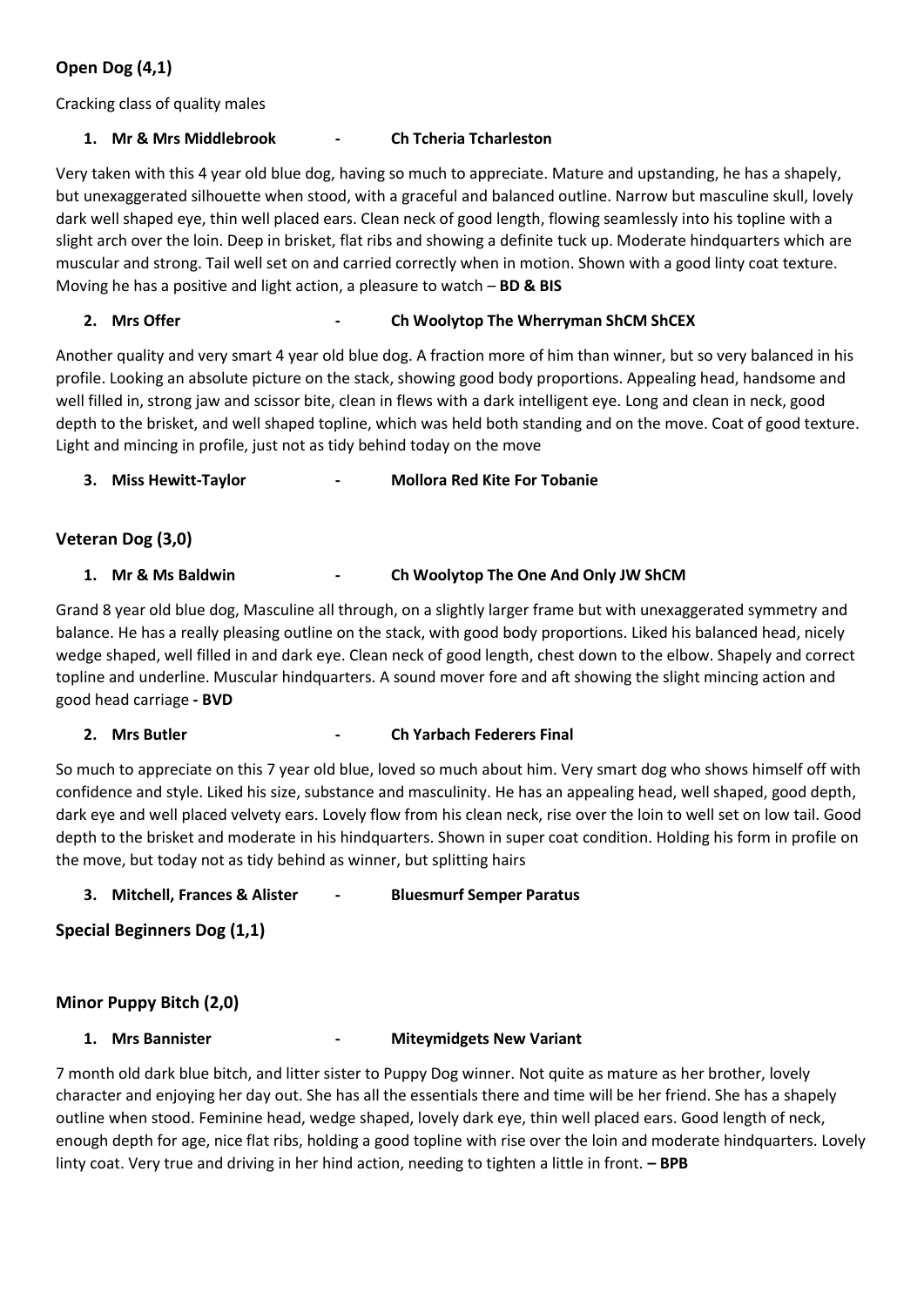# **2. Mrs Chester - Miteymidgets New Direction**

Litter sister to winner, very similar in stature again a fun loving nature and enjoying life to the full. A nice pup with lots of promise, not as mature as her sister. Feminine head, which was balanced and with good depth. Clean neck of good length, chest starting to drop, flat in the ribs, shapely topline and underline. Shown with a good jacket. Not as settled on the move, and carrying her tail a fraction higher today

# **Puppy Bitch (2,1)**

| <b>Mrs Chester</b><br>1. | $\blacksquare$ | <b>Miteymidgets New Direction</b>                    |
|--------------------------|----------------|------------------------------------------------------|
| Repeat MPB               |                |                                                      |
| Junior Bitch (3,1)       |                |                                                      |
| <b>Ms Jones</b>          | $\blacksquare$ | <b>Toolbox Yes Why Not At Squidlyannes (Imp Swe)</b> |

Pleasing overall shape to this 14 month old blue bitch, just a little up on the leg at the moment. Very feminine all through. Pleasing head, narrow and deep, lovely dark small eye, well placed thin ears. Clean in her front, good depth and flat in the ribcage. Holding her topline both stood and on the move. Liked her hindquarters, moderate in bend, with a good width of thigh and well muscled. Not showing herself off to advantage on the move being a bit unsettled in the hall. Beautifully handled and presented

### **2. Mrs Bannister - Miteymidgets Twenty Twenty**

13 month old darker blue bitch of a smaller frame than winner, and a real wriggle bum with a delightful personality. Giving the handler a bit of a hard time. Found her to be balanced in profile and holding a good shape. Wedge shape to the head, dark eye with a hint of mischief. Chest well let down to the elbow, nice flat ribs, topline rising over the loin. Shown with a good coat texture. Today a little erratic on the move and carrying her tail a fraction higher

# **Post Graduate Bitch (4,0)**

# **1. Ms Jones - Miteymidgets Little Hottie At Squidlyannes**

Plenty to admire on this 2 year old blue bitch, thought her to be of a nice size, shape and feminine. She has a balanced outline and nothing is exaggerated. Appealing head shape, well furnished top knot, dark well shaped eye. Long and clean in the neck, good depth of chest, shapely in her body lines, graceful and lithe, strong hindquarters. Moving with a mincing step with good drive. Coat thick but a fraction softer in texture. One in the mix for top awards

#### **2. Miss Hewitt-Taylor - Rathsrigg Rosabella For Tobanie**

Keen and alert 2 year old blue bitch. Liked her overall size and femininity. Balanced head, narrow and well filled in under the eyes, dark triangular eye with a keen expression. Good length of neck flowing nicely to a well held topline. Not quite the depth of winner, ribs flat, moderate hindquarters. Moving out well with a springy gait

# **3. Mitchell, Frances & Alister - Paceypaws Patricia**

# **Limit Bitch (5,0)**

# **1. Mr & Ms Baldwin - Woolytop Leading Lady**

Lovely body lines on this 2 year old blue bitch. She shows herself off to advantage and has a balanced shapely silhouette when stood. Feminine head, with good depth and narrow in skull, dark triangular eye, thin velvety leathers. Her clean long neck flowing smoothly into her shapely topline, which has the desired rise over the loin. Chest is well let down, with the correct amount of spring to the ribcage, good length to the loin, lithe and flexible in the body. Hindquarters are strong and muscular. Shown in a good thick linty jacket. Moving out positively, with a light mincing gait. **– RBB**